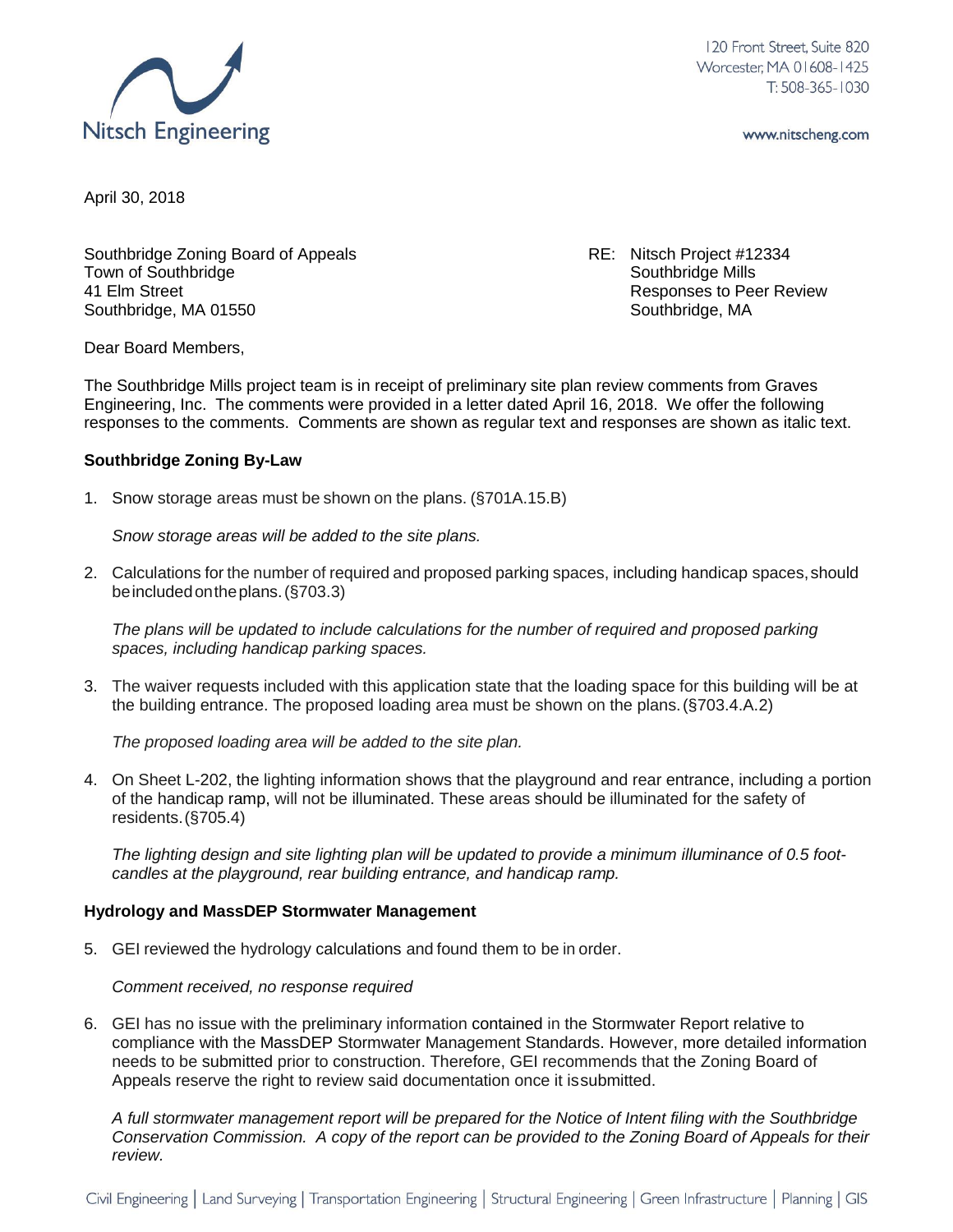Southbridge Zoning Board of Appeals April 30, 2018 Page 2 of 5

# **General Engineering Comments**

7. GEI concurs with the concept of replacing the damaged section of retaining wall along the canal. Likewise, any displaced or damaged concrete curbing or capstone along the wall alsoneedstobereplaced.

*Capstone will be repaired and/or replaced as required along with the retaining wall.*

8. There are several existing retaining walls between the proposed sidewalk and existing canal. The existing conditions plan (Sheet EX-101 and EX-102) shows that the tops of the retaining walls are mostly level with the ground on the uphill side, and thus provide little to no protection against falling into the canal, which is ten feet deep in areas. The existing conditions also show a "[metal] railing on 1' wide concrete" north of the sheet match-line. The existing railing is present only along a portion of the canal. The existing railing consists of a horizontal steel member with vertical steel posts — the openings below the railing do not offer any impediment to the canal. A pedestrian barrier needs to be provided along the entire length of the canal.

*A pedestrian/guard rail barrier will be provided along the length of the canal where it is adjacent to the proposed walkways.*

9. Sheet C-301 shows that the existing guard rail between the parking lot and the canal will be removed, but no guard rail is proposed to replace it. The elevations on Sheet C-501 show that the parking area will be surrounded by granite curbing with a height of six inches. Given the proximity of the parking to the canal and the canal's depth, the installation of guard rail betweentheparkingareaandthecanaliswarranted.

# *A vehicular guard rail will be provided between the parking area and the canal.*

10. On Sheet G-002, the Proposed First Floor — Egress Plan shows the handicap parking space on the southwest side of the building in a different configuration than is shown on Sheet C-400. Ingeneral, this area is problematic for useas <sup>a</sup> parking space -the area is adjacent to the intersection of Case Street and East Main Street (conflicts with entering and exiting vehicles is a concern) and the area has limited sight lines to observe vehicles on Case Street approaching the intersection. InGEI'sopinion, this area isnot conducive for useas a parking area.

*The handicap parking space at the southwest building entrance is designed to be a parallel parking space, as shown on Sheet C-400, which facilitates easier access into and out of the space. As a handicap parking space, it is anticipated it will be utilized less than a standard parking space, which would minimize conflicts with other vehicles. By use of a vehicle's side mirror, a driver would have good sight lines down Case Street to help with pulling out of the space.*

*As an alternate design, this handicap parking space could be moved to the lower parking lot. However, this would require eliminating two standard parking spaces to provide room for the handicap parking space and access aisle.*

11. On Sheet L-101, there is an asphalt sidewalk proposed on the north end of the building, crossing the "1 story brick building" that is proposed to be demolished on Sheet C-300. The existing topography shows a nine-foot change in elevation across this building. The plans need to clarify ifa rampor stairs isproposed, as no proposedgrading is shown inthis area.

*The landing outside this egress door will be at elevation 415+/-. The proposed walkway will be sloped down at <5% to meet and match grade at the east edge of the one-story brick building to be demolished, which is at elevation 409+/-. The grading plans will be updated to reflect this design intent.*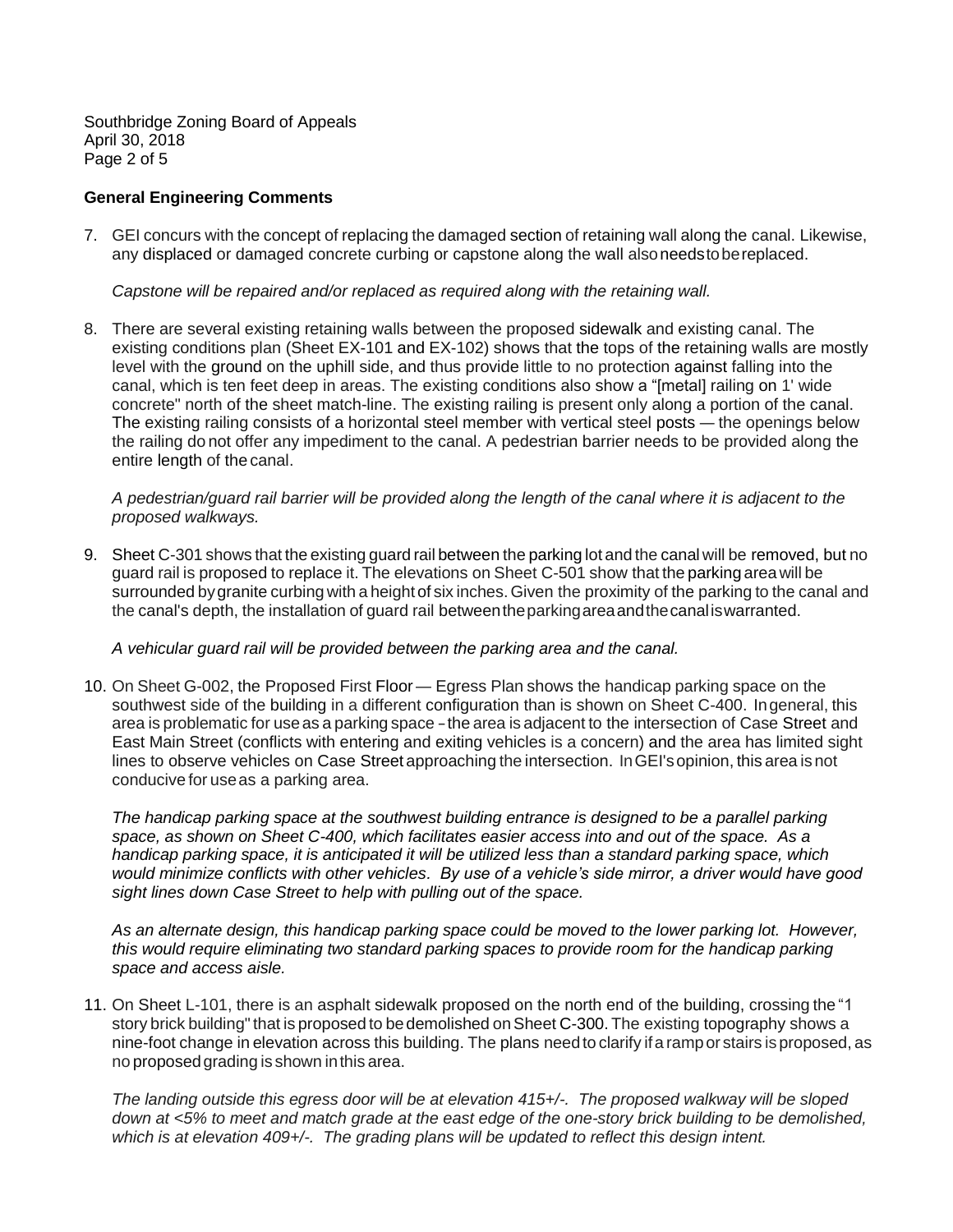Southbridge Zoning Board of Appeals April 30, 2018 Page 3 of 5

12. On Sheet C-600, the pipe between clean out CO#2 and structure AB#200 has a negative slopebasedon the invertelevations provided. The elevations need to be re-evaluated.

*The invert elevations will be adjusted to provide positive slope to AB#200.*

13. GEI did not review the plans relative to the water and sewer utilities, but we do understand that the project will be served by Town water and sewer. We understand that the Southbridge Water Department will review the existing water connection and the Southbridge Wastewater Department will review the existing sewer connection.

*The project will be served by town water and sewer. The project proposes to maintain the existing water and sewer services to the building.*

14. GEI is concerned about the condition of the steel fence along the East Main Street sidewalk; the fence is leaning in some locations. Its integrity should be evaluated by the applicant. At a minimum, the fence needsrepainting.

*The applicant is amenable to evaluating the integrity of the fence and, at a minimum, scraping and repainting it.*

### **General Comments**

15. GEI understands that if a Comprehensive Permit is issued, then construction-level site plans will need to be prepared. GEI recommends that the Board require the review of the construction plans toconfirmthat said plansareconsistent with theComprehensive Permit, applicable Comprehensive Permit conditions, the preliminary site plans and good engineering practices.

*Once prepared, a copy of the Construction Documents can be provided to the Zoning Board of Appeals.*

16. If a Comprehensive Permit is issued, the Board should retain the right (through a condition in the Comprehensive Permit) to engage in construction monitoring, and the submittal and review of as-built plans.

*The applicant has no objections to this condition.*

17. Access to the adjacent Buildings 39L and 49 will essentially be blocked by the proposed parking. If not already done, the Zoning Board of Appeals may wish to inquire of the Fire Department if they have any concerns or issues with access to these buildings if the parking spaces are constructed andoccupied as proposed.

# *Comment received, no response required*

18. The proposed parking will provide 53 parking spaces for the proposed dwelling units. However, there are no parking spaces proposed for the adjacent Buildings 39L and 49. The plans and application materials offer no information on the current/future uses of Buildings 39L and 49 (other than that the current use is cold storage) and what parking is required or may be required inthe future.

*Buildings 39L and 49 are intended to be used for cold storage for the foreseeable future, and no parking spaces are needed for these two buildings.*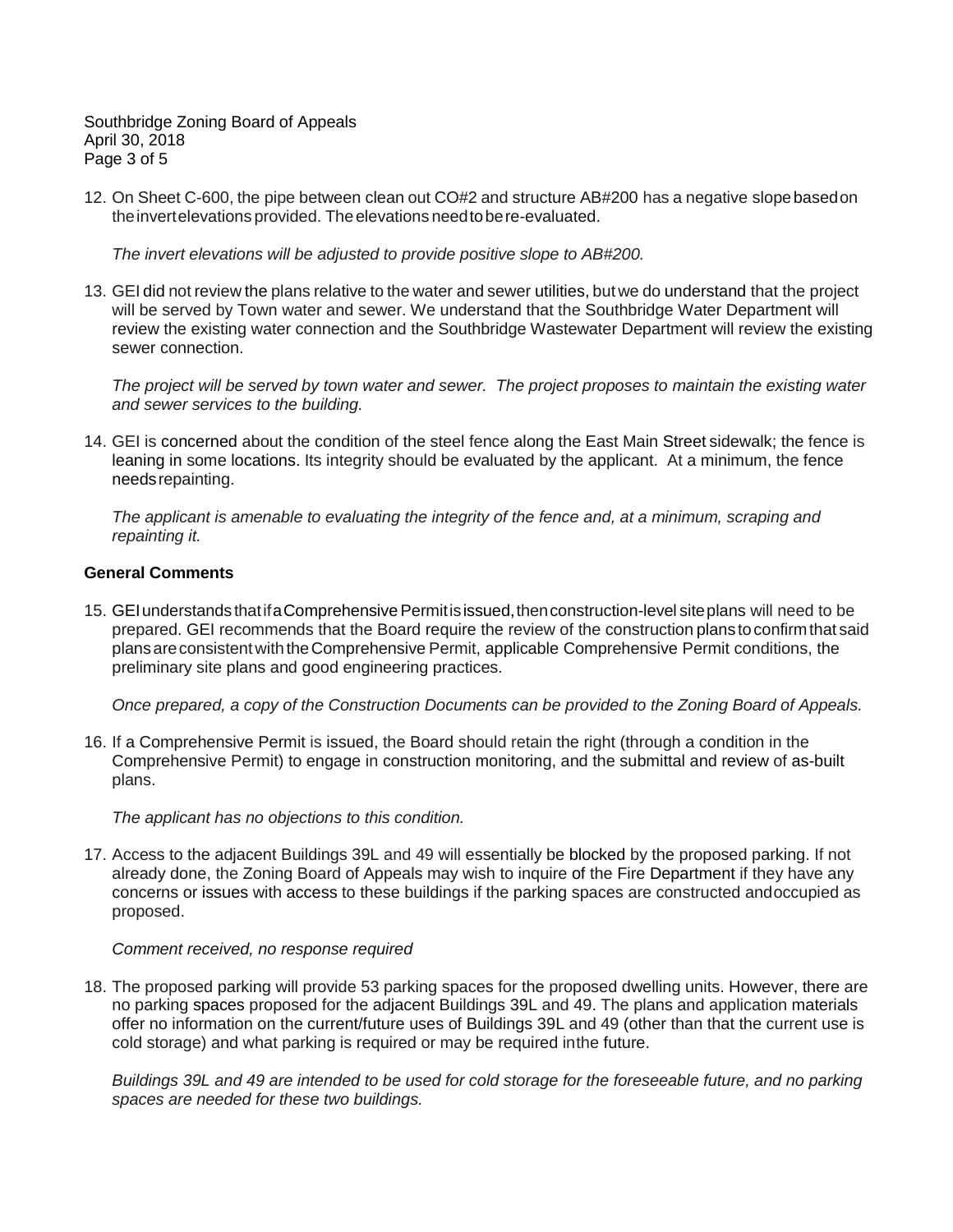Southbridge Zoning Board of Appeals April 30, 2018 Page 4 of 5

19. The dumpster pad is proposed adjacent to the canal. Inherently, some trash will make its way onto the ground surface outside of the dumpster. GEI recommends that the dumpster be located away from the canal.

*In lieu of relocating the dumpsters, a taller and more robust fence enclosure can be provided to minimize or eliminate the migration of trash outside of the enclosure. Due to onsite space restrictions, relocation of the dumpsters would likely require the elimination of some parking spaces.*

20. The Board may wish to ask the applicant of their intentions relative to the structure located over the canal's sluice gate. The structure is in disrepair. For aesthetic purposes, consideration should be given to repairing the structure and repainting the visual components associated with the sluice's operating mechanism.

*The applicant is amendable to repairing the sluice gate structure and repainting the visual components associated with the sluice gate's operating mechanism.*

21. The plans should state what zoning district the project is located in, and zoning district boundaries must be included on the plans. Nearby zoning districts should also be shown on the locus on the cover sheet.

*The plans will be updated to note the project's zoning district, zoning district boundaries, and nearby zoning districts.*

22. The plans should include a table that shows the dimensional requirements of the project's zoning district (lot size, frontage, setbacks, etc.) and the existing and proposed dimensions.

*The plans will be updated to include a table showing the dimensional requirements of the project's zoning district and the existing and proposed dimensions.*

23. On Sheet A-211, the building icon in the bottom right side of the page incorrectly identifies the view as part B of the building. This icon should identify the view as part A.

*The building icon on Sheet A-211 will be updated to identify the view as part A.*

24. The Architectural Floor and Elevations Plans were not reviewed by GEI. Such a review is beyond the scope of this civil engineering preliminary site plan review.

*Comment received, no response required*

#### **Waiver Requests**

25. GEI has no engineering-related issues associated with the waiver requests.

*Comment received, no response required*

Thank you for the opportunity to respond to the preliminary site plan review comments. We trust that you find the above information helpful, and we look forward to discussing the comments and responses at the upcoming public hearing. If you have any questions or require additional information, please don't hesitate to contact us.